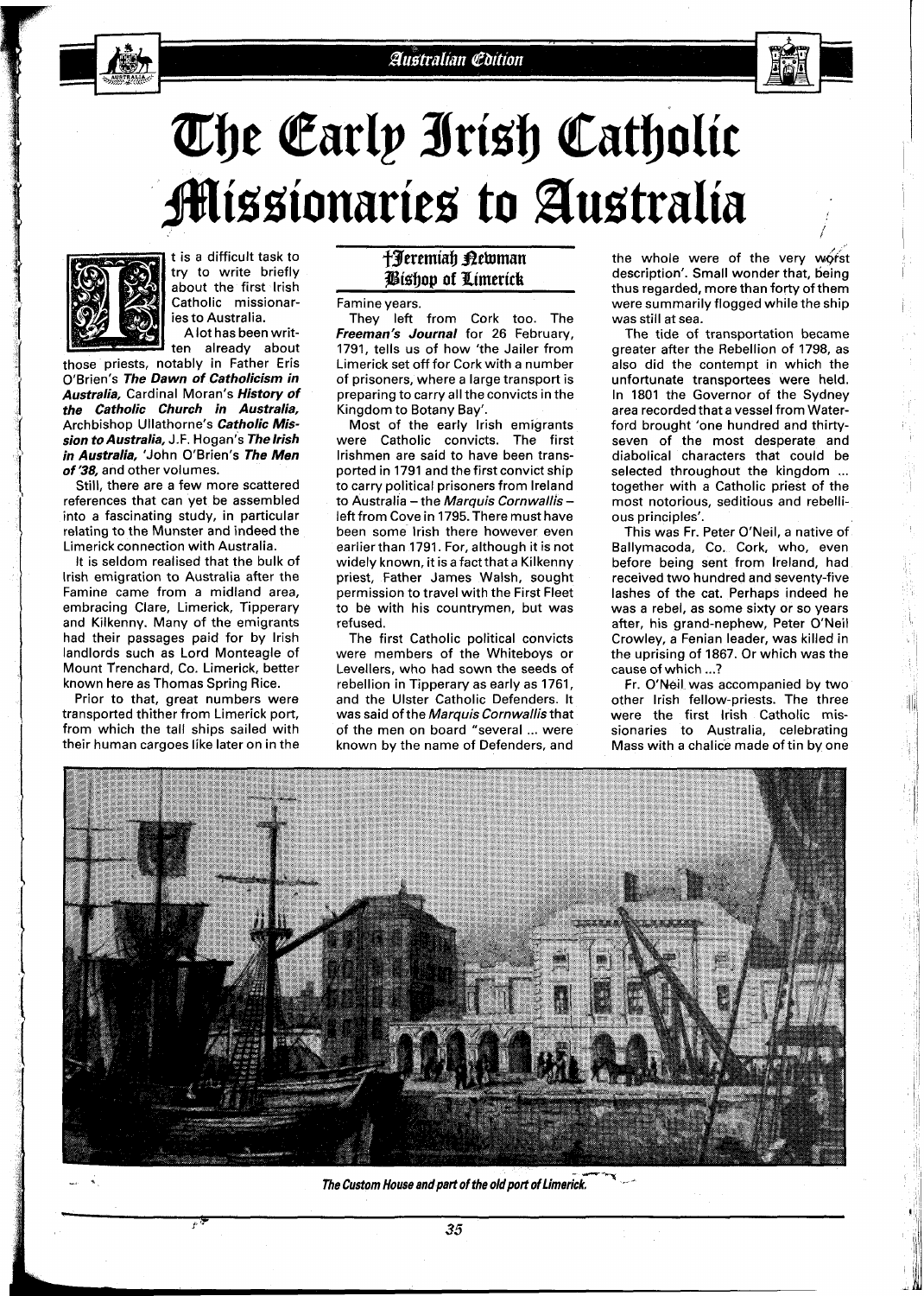

### Sydney Cove: the earliest known picture.

of their fellow-convicts and wearing vestments fashioned out of some castaway curtains.

It was not too long before their ministry was terminated, owing to the authorities' fear that their congregations were gatherings for the subterfuges of traitors. Two of them (one being Fr. O'Neil) were allowed to return home in 1803, the other sent to Van Diemen's Land, or Tasmania as it is better known. For nearly ten years after 1808 Catholics in Australia were without a priest, though there were at least six thousand of them there by 1816.

The first priests were succeeded by a rather extraordinary man, Fr. Jeremiah O'Flynn. Born near Tralee in 1788, he became a Trappist monk in England. After a varied and colourful career, he eventually went to Australia, to which he had been appointed by Rome as Prefect-Apostolic of Bottanibé (sic). He landed in New Holland in 1817.

By all accounts he was a rather uncouth individual. How effective he was is open to doubt. Fr. Eris O'Brien describes him as 'clumsy' and 'rash'. Nevertheless, O'Brien goes on to say that 'he was the only type of man who could have succeeded in his mission. An adroit and politic expert would have failed'.

Yet, after, ronly a short time, the

enlightened but autocratic Governor Macquarie had him returned to Europe, again leaving behind Catholics -<br>almost all of them lrish - without a pastor. Macquarie was probably influenced by the English Catholic Vicar-Apostolic of London, Dr. Poynter, under whose religious jurisdiction all the British colonies had been placed, and who was none too happy with O'Flynn's assignment.

The Antipodes also saw other and very different lrish 'characters' during the 19th century. One such was the Corkman - married to a Quaker - who had earth shipped from Cork to keep away-snakes! Another was Lola Montez, born a Gilbert in Co. Limerick, who entranced audiences in Melbourne, Adelaide and Ballarat with her dancing.

The early missionaries of whom we have been speaking were followed in 1819 or 1820, first by Fr. John Joseph Therry, a native of Cork, who became a legend in his day. Then came the most flamboyant of them all, John McEncroe, a native of Rathsalla, or Ardsalla, Co. Tipperary.

Maynooth-educated, McEncroe had been recruited by Therry when he visited that college in 1815. McEncroe left in 1822 for New South Wales, where his mission was fruitful and his memory is still fresh.

It is almost uneblievable but true that, while a priest in the brutal convict settlement of Norfolk Island, (near the more famous Pitcairn Island), McEncroe managed to write a book, entitled (perhaps suitably) **The Wanderings of the Human Mind in Searching the Scriptures,** printed in Sydney in 1841. Cardinal Moran wrote that it was probably the only work ever written in that fearsome penal enclave. I have a feeling that some spiritual writing in the lrish language came from the convicts in Australia, but whether from Norfolk Island I am not sure.

McEncroe was followed in 1837 by another group of priests and by still another in 1838, after the establishment of All Hallows College. Among the latter was a Fr. Slattery from Limerick. Having received a good education in one of the principal classical schools for which Co. Limerick was renowned, he was ordained in Maynooth in 1837 and in January of the following year sailed for Sydney.

His first major appointment was in Bathurst and the next in Western Victoria. Later on, the **Warnambool Stan**dard was to say of him: 'At that time his mission extended from Colac to the South Australian Border, and from the Ocean to the Dividing Range. With no roads, and settlements miles apart, his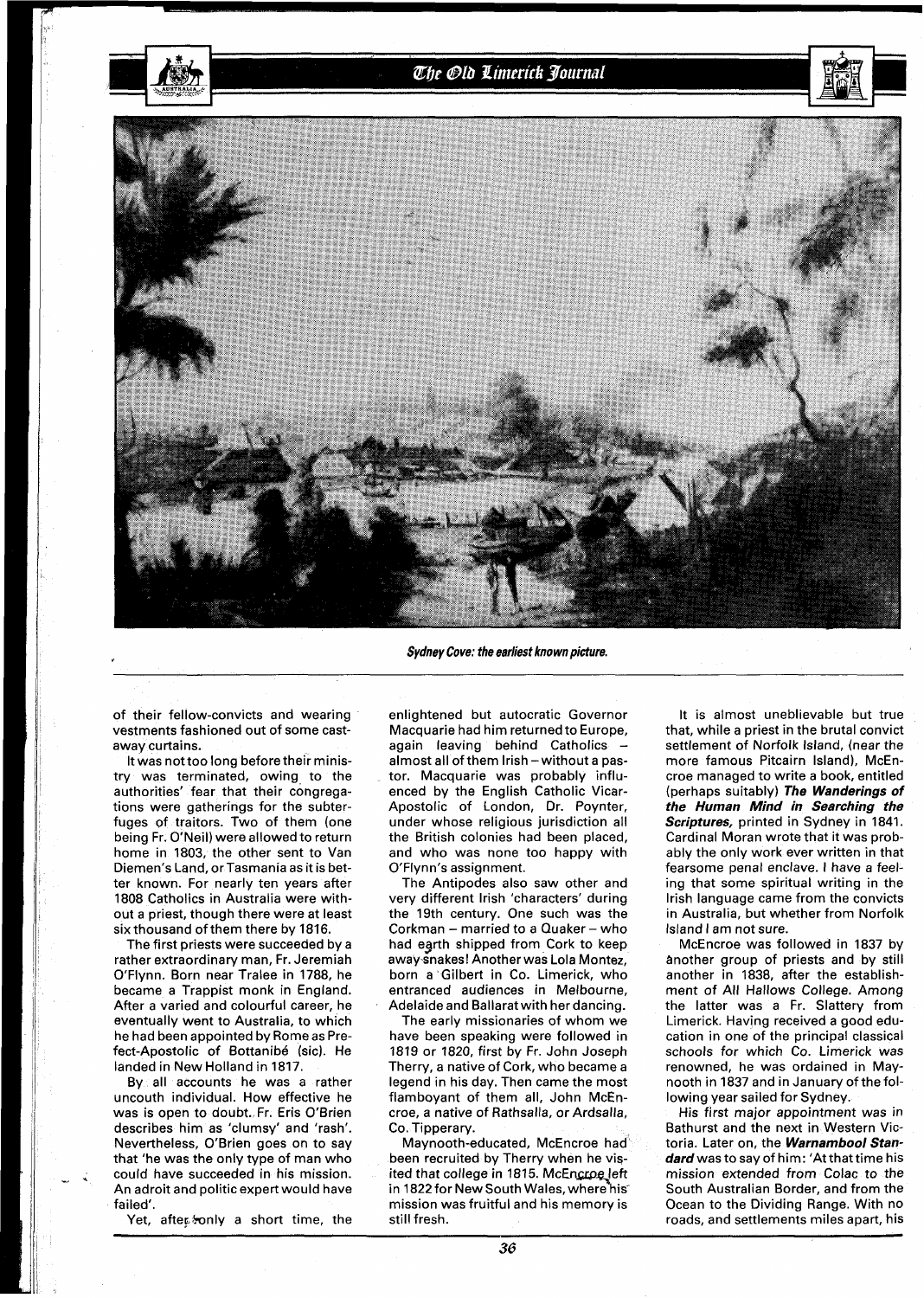duties must have been of the most arduous nature, but his indomitable courage and untiring zeal overcame all difficulties. Old residents can tell of his braving the storms of winter, often swimming his horse in the darkness of the night across flooded rivers, and cheerfully undergoing the many other hardships incidental to an unsettled district, when oh his way to celebrate Mass or to bring consolation to a departing soul'. Around 1860, he became Dean of the Diocese of Melbourne (a separate See since 1848).

The same paper went on to say: 'Dean Slattery was the pioneer of Catholicity in the Western district, and the result of his exertions may be seen in the number of priests, churches, and Catholic scholastic institutions now here. He took an active interest in local affairs and has always been ready and willing to aid the cause of charity, 'did good by stealth and blushed to find it fame', and many families have reason to bless the priest who so generously assisted them in their necessities'. Dean Slattery died in 1882.



**Dean Thomas Slattery.** 

It is interesting to note that the book from which the foregoing quotations are derived, that is, **TheMen** of '38, was written by 'John O'Brien'and published in Kilmore, Victoria, in 1975, edited by his nephew Fr. Frank Mecham. I am the Proud possessor of a copy presented to me in 1977 by Fr. Mecham.

'John O'Brien', known best for his gentle rhyming in **Around the Boree Log,** was born Patrick Joseph Hartigan in October, 1878, at Yass, New South Wales. With a name like Hartigan, one can be pretty sure of Limerick connections, although his immediate family came from Lissycasey, Co. Clare. That the family, and therefore himself, managed to retain their religion, if not in today's'ou'tback' then without doubt in that of the time, must have been due in



**Hobart Town in the 1830s.** 

great part to the presence there of Catholic priests, one of whom, Fr. Michael Brennan from Limerick, was stationed at Yass and encouraged by the people to build its first church, starting in 1837.

When, in 1834, an Englishman, Dr. Polding, was appointed the first Catholic Bishop in Australia (in Sydney), he turned his attention to Western Australia and in 1843, sent two priests and a catechist there to work among the Aborigines. One of the three men was Father John Brady from Cavan (of the 1838 group) and the catechist an lrish youth named Patrick O'Reilly. These were the first Catholic missionaries ever to set foot in Western Australia.

lrish priests were also to become some of the first bishops in Australia. Fr. Francis Murphy, who had arrived in 1838, went on to become the first Bishop of Adelaide in 1844. Fr. Brady became the first Bishop of Perth in 1845. Fr. Goold from Cork, who had also come in 1838, was appointed the first Bishop of Melbourne in 1848. Incidentally, the latter is said to have lacked all 'bush sense' and frequently travelled around in circles, on one occasion leaving Yass for a station forty miles away and arriving 'there' some ten hours later only to find that he was back in Yass!

Surprising though it must have been at the time, these lrish priests had powerful lay friends in Australia, both Catholic and Protestant. One of the first was Roderick O'Connor who, in 1824, chartered a ship to bring lrish settlersto Australia. O'Connor, a brother of the Chartist leader, Fergus O'Connor, was not at that time a Catholic, but he

became one afterwards and donated the then great sum of £10,000 to the building of a cathedral in Hobart. Itwas there that Thomas Francis Meagher and other lrish political exiles after the 1848 debacle resided.



**'best known for his gentle rhyming in Round the Boree Loa:** 

Then there was Governor Sir Richard Bourke, although not a Catholic himself but having many relatives and friends in Limerick; he was most likely a kinsman of Sir John Bourke of Brittas, a martyr for his faith in 1607. Bourke's coming to Australia put an end to the prevailing anti-Catholic policy of the civil authorities.

There was also Sir Terence Aubrey Murray;who was born at Balliston, Co. Limerick, in 1810. Some of his family